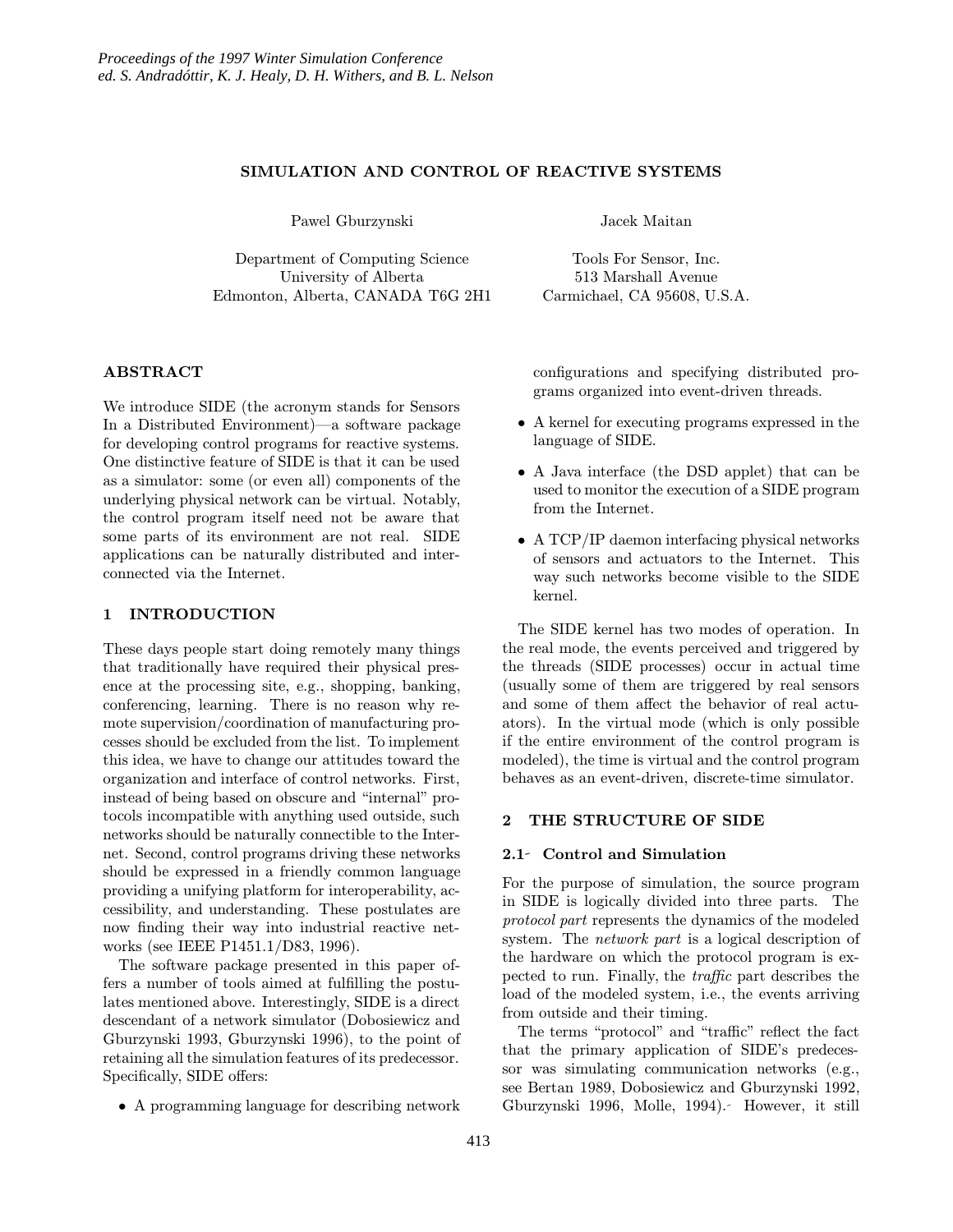makes sense to call a control program driving a network of sensors and actuators a protocol, because, owing to its reactive nature, such a program looks like a set of rules prescribing actions to be taken upon some specific events that may be coming from several different (and distant) sources. Similarly, it makes sense to talk about the input traffic in a (simulated) fragment of a reactive system, because such a system typically handles some objects arriving from outside, and it is natural to represent such objects as structured packets.

For the purpose of developing control programs in SIDE, we adopt a slightly more elaborate view of the source program (Figure 1). The protocol consists now of two parts: the control program proper and the simulator for the virtual components of the driven system. Similarly, the network part is split into the so-called network map, i.e., the mapping of logical sensors and actuators perceived by the control program onto their real (or simulated) counterparts, and the description of the modeled fragments of the underlying hardware, i.e., the hardware used by the simulator part of the protocol. The traffic specification only applies to the simulated part of the environment (real fragments handle real traffic that need not be specified).



Figure 1: A Control System in SIDE.

With the above view, one can separate the software components that belong to the control system from those belonging to the simulator. Thus, "control program" + "network map" comprise the actual control system (this part represents the target of the development process, with the network map interpreted as a parameterization of the control program), while the remaining components will tend to vanish, until they ultimately disappear altogether in the complete version of the system.

## 2.2 Network Interface

A reactive system is defined as a collection of sensors and actuators. These two objects are very similar; in fact they are both described by the same data structure with the following layout:

```
mailbox Sensor {
  private:
    int Value;
    void mapNet ();
  public:
    NetAddress Reference;
    void setValue (int);
    int getValue ();
    void setup (NetAddress&);
};
mailbox Actuator : Sensor { };
```
The base type of Sensor and Actuator is Mailbox, which is one of the fundamental built-in data types in SIDE. The only relevant attribute of a Sensor/Actuator is its Value. For a sensor, the value represents the sensor's perception of its environment. The sensor mailbox triggers an event whenever its Value changes. For an actuator, the value describes the action to be performed by the actuator. By changing the Value attribute of the actuator we force it to carry out a specific physical operation.

The setup method plays the role of a *construc*tor. Its argument specifies the sensor's coordinates in the controlled network. These coordinates may be interpreted as an actual network address (if the sensor/actuator has a physical counterpart), or they may be used to identify the object's model in a simulated fragment of the system. This mapping is carried out by method mapNet whose implementation belongs to the network map portion of the protocol program.

The actual mapping of a logical sensor/actuator into its real physical counterpart consists of two steps. The lower-level portion of this mapping is carried out by a daemon that interfaces a physical network of sensors/actuators to the Internet. The daemon acts as a server intercepting all status change events in the sensor network and transforming them into TCP/IP packets sent to the clients. Similarly, it receives status change requests from its Internet clients and transforms them into new values of actuators. The second level of mapping is performed by the network map portion of the protocol program in SIDE. This part is in fact optional, but highly recommended. Technically, its is possible to implement setValue and getValue in such a way that their functions correspond directly to daemon requests. It makes better sense, however, to keep these functions simple and generic, and impose one more level of soft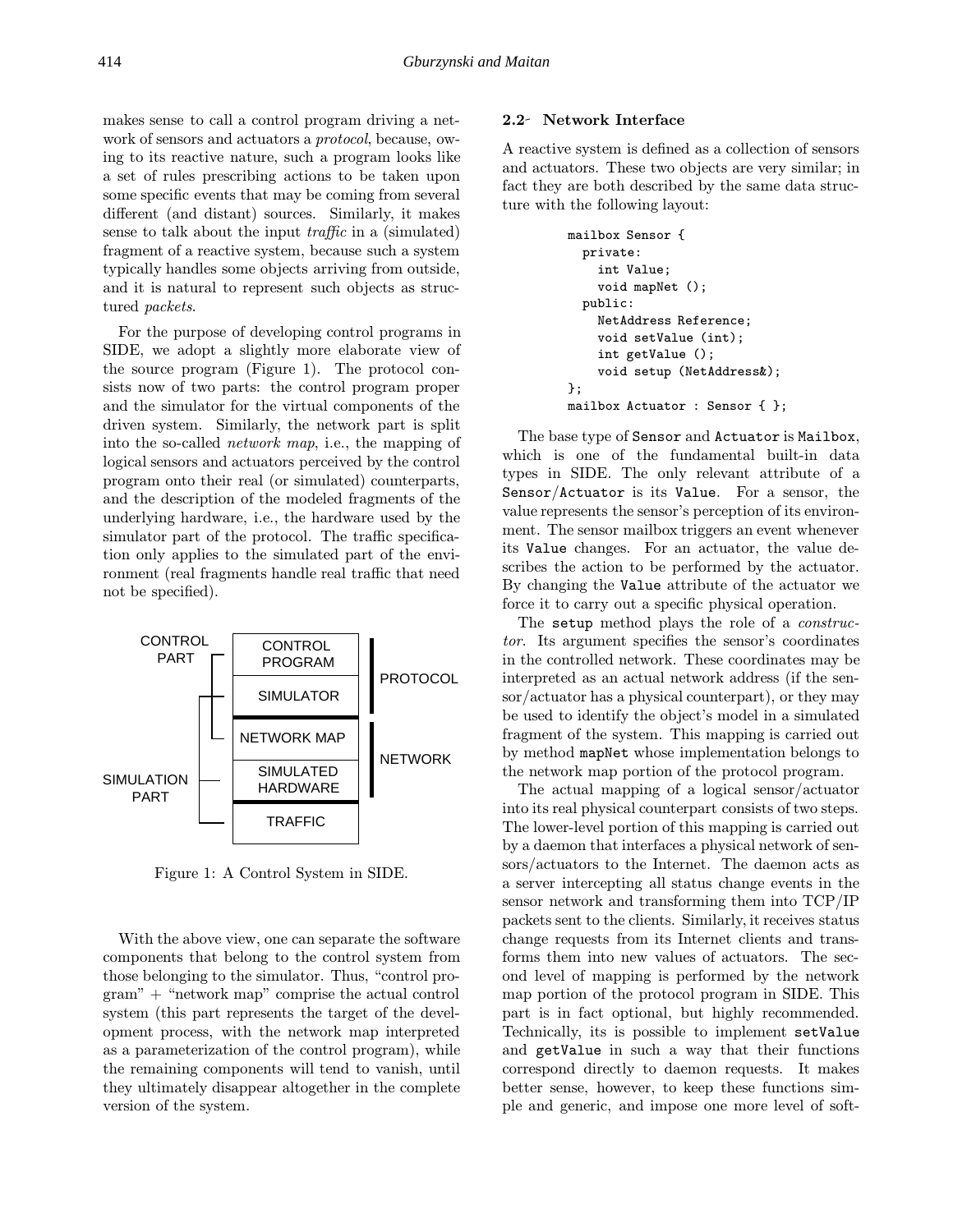ware mapping. For example, the same logical sensor/actuator may be mapped differently in different versions of the control program (e.g., it may be simulated in some versions or mapped to a physical sensor/actuator in others). Another advantage of the extra level of mapping is the flexibility of being able to map one logical sensor/actuator into multiple physical sensors/actuators and vice versa. This way the same control program may be easily "recycled" in environments slightly different from the target one, which makes it easier to follow the *pattern approach* in its design (Gamma et al. 1994).

A control program in SIDE can be implemented as a single (multi-threaded) program, or as a set of embedded programs (Edwards et al. 1997, Paulin et al. 1997) run on independent (possibly diverse) machines connected via a network. These modules can communicate with operators (human supervisors) on other machines via standard Internet browsers capable of running Java applets.

#### 3- THE PROGRAMMING LANGUAGE

## 3.1 Program Components

Typically, a program in SIDE consists of a number of source files. The basic unit of execution is called a process and it looks like a specification of a finite state machine. A process always runs in the context of some station, which conceptually represents a logical component of the controlled/modeled system. One process (Kernel) and one station (SYSTEM) are predefined and exist throughout the entire lifetime of the program. All other stations and processes must be declared and created by the program. One user process, called Root, is run by the kernel automatically; its role can be compared to the role of main in a C (or  $C_{++}$ ) program.

Besides processes and stations, SIDE offers a variety of built-in types, including tools for creating models of network channels (types Link and Port), traffic generators (Traffic, Client, Message, Packet), alarm clocks (Timer), and generic process synchronization tools (Mailbox). Objects of the last type can be bound to TCP/IP ports, providing a reactive interface to the Internet.

Stations (and also links and ports) represent the static components of the program, i.e., the logical view of the hardware on which the control program or simulator is run. These objects are typically created at the very beginning (by the Root process) and remain present throughout the lifetime of the program. Processes are more dynamic: it is not uncommon to create (and destroy) them dynamically for various intermediate tasks. Links and ports are mostly used in simulators—to model the passage of packets through some "channels."

All objects that exhibit dynamic behavior are dubbed activity interpreters (AI). Such objects are capable of generating events that can be awaited and perceived by processes. For example, whenever something is deposited in a mailbox, the mailbox triggers an event that a process interested in monitoring the mailbox contents can perceive and respond to. Similarly, an event is triggered by Timer when an alarm clock goes off. Processes are also capable of triggering some events; this possibility can be used as a direct means of inter-process communication (without the mediation of mailboxes). In contrast, stations do not exhibit any activities of their own; they do not trigger any events by themselves, and they are not activity interpreters.

#### 3.2 Processes

A process consists of its private data area and a possibly shared code. Besides accessing its private data, a process can reference the attributes of the station owning the process, and some other variables constituting the so-called process environment. Processes can communicate in several ways, even if they do not belong to the same station.

A process type usually defines a number of attributes (they can be viewed as the local data area of the process), an optional setup method (a constructor), and the perform method specifying the process code. A process type declaration has the following syntax:

```
process ptype : supptype (fptype, stype) {
   . . . attributes and methods . . .
   setup (...) { ... };
   states \{s0, s1, \ldots, sk\};perform \{ \ldots \};
};
```
where ptype is the name of the declared process type, supptype is a previously defined process type, fptype is the type of the process's parent process, and stype is the type of the station owning the process. As for other SIDE types, supptype can be omitted if the new process type is derived directly from the base type (Process). The two arguments in parentheses are also optional: they can be skipped if they are not useful to the process.

A process code method resembles the description of a finite state machine (FSM). The states declaration assigns symbolic names to the states of this machine. The first state on the list is the initial state.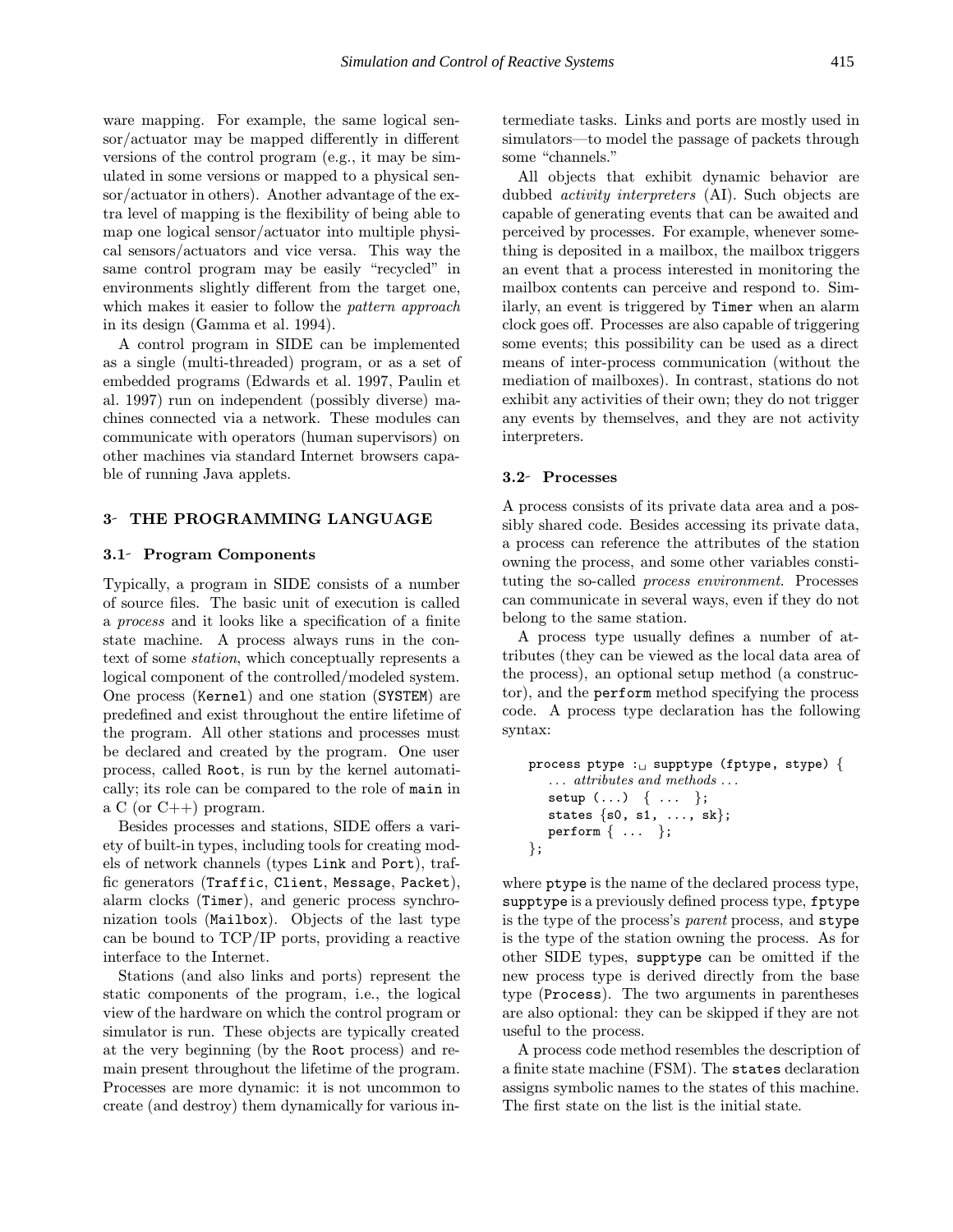The operation of a process consists in responding to events. The occurrence of an event awaited by a process wakes the process up and forces it into a specific state. Then the process (its code method) performs some operations and suspends itself. Among these operations are indications of future events that the process wants to perceive. A typical code method has the following structure:

```
perform {
   state s0:
      ...
   state s1:
      ...
};
```
Two built-in pointers are available to the code method: F (of type fptype) pointing to the process's parent, and S (of type stype) pointing to the station owning the process.

Processes in SIDE are executed as threads with very simple preemption rules. If we ignore process creation (when the created process is run for the first time), a process is always run in response to some event triggered by one of the activity interpreters. The first event starting a process is assumed to be triggered by the process itself; thus, in fact, there are no exceptions. One common element of the interface between an AI and a process is the AI's wait method callable as  $ai$ ->wait (ev, st, pr);.

The first argument of wait identifies an event; its type and range are AI-specific. The second argument is a process state identifier: upon the nearest occurrence of the indicated event the process will be awakened in the specified state. Finally, the last (optional) argument gives the priority of the wait request. If the priority is absent, a default value (average priority) is assumed.

A process may issue a number of wait requests, possibly addressed to different AIs, and then it puts itself to sleep, either by exhausting the list of statements associated with its current state or by executing sleep. All the wait requests issued by a process at one state are combined into an alternative of waking conditions: as soon as any of these conditions is fulfilled, the process will be restarted in the state indicated by the second argument of the corresponding request. The priority argument indicates the precedence of events that occur simultaneously. This priority is interpreted globally, among all processes that perceive events at the current moment.

When a process is awakened, it always happens because of exactly one event. If the process has been waiting for other events, the pending wait requests are erased and forgotten. The process is awakened by the earliest of the awaited events. If several events are triggered at the same time, the event with the highest priority is selected. If several earliest events have the same priority, one of them is chosen at random. There is a way of eliminating this non-determinism (it exists because SIDE is also a simulation system) and assigning priorities to such events implied by the order of their perception by the SIDE kernel.

Once a process has been awakened, it will not be preempted until it decides to put itself to sleep. It is assumed that processes are strongly I/O bound (using the operating systems terminology), and the non-preemptive, declared-priority scheduling policy used in SIDE is appropriate for their pattern of activity. By enforcing the FSM structure of the process code method, SIDE forces its threads to be organized as fast-responding interrupt processors. If there is a computationally intensive task to be performed in a SIDE process, it is natural to split such a task into a chain of interrupts communicating via the IPC mechanisms offered by the SIDE kernel. Each of those interrupts is non-preemptible, but their sequence is subject to priority scheduling that accounts for the importance of other tasks. One should notice here that computationally intensive tasks are not typical in SIDE. If there is a true demand for number crunching in a SIDE system, the best way to include this capability is to set up a CPU server running the CPU-bound tasks and communicating the results to the SIDE kernel via a networked mailbox.

### 3.3 Time in SIDE

A SIDE program uses its internal notion of time. This internal time can be mapped to real time (which must be done if there is at least one real piece of equipment controlled by the program), or not (in which case the program behaves as an event-driven, discrete-time simulator).

Time intervals are expressed in the so-called ITUs (indivisible time units) and represented as objects of type TIME. The precision/range of TIME is selected by the programmer; there is no explicit limit on this precision. By default, when SIDE is set up to work in real time, the ITU is mapped to one microsecond. If required, type TIME is implemented using multipleprecision integer arithmetic.

Besides the ITU, SIDE defines another unit of time, the so-called ETU, which stands for the experimenter time unit. The reason for this duality is that the ITU (which determines the internal granularity of time) may not be convenient for the the human operator. By default, in the real-time setting of SIDE, the ETU is mapped to one second.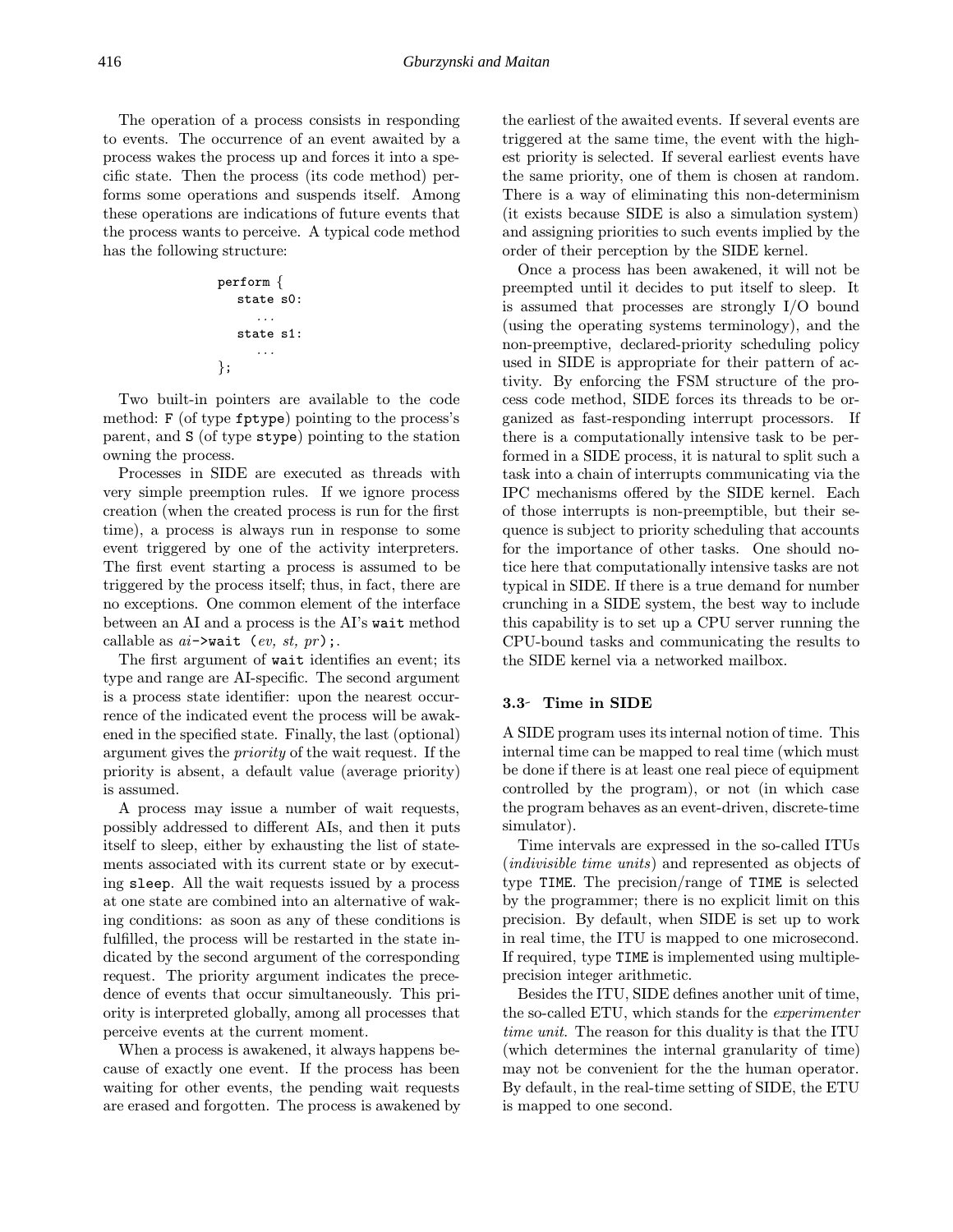# 3.4 Mailboxes and Other IPC Tools

Processes in SIDE can communicate in three different ways. First, they can take advantage of the fact that they are themselves activity interpreters capable of triggering events. Thus, it is legal for a process to issue a wait request for another (or even the same) process to get into a specific state. Another IPC tool is signal passing. Each process has a signal repository that can be used to receive signals (simple messages).

The third and most flexible IPC mechanism is communication via mailboxes. A generic mailbox is a repository for possibly structured messages whose arrival may trigger various events. Below we list the implementations of the two public methods of Sensor and Actuator.

```
void Sensor::setValue (int v) {
 Value = v; put ();
};
int Sensor::getValue () { return Value; };
```
The second method is trivial, but the first one, having modified the Value, executes put, which is a standard mailbox operation used to deposit an object in the mailbox. In our case, the object is dummy: put has no argument and its only action is to trigger a NEWITEM event. This event will be perceived by the process (or processes) monitoring the changes of the sensor value.

# 4 EXAMPLES

## 4.1 Stations

For illustration, let us consider a system of conveyor belts. Each unit of our conveyor system is equipped with a motor (a switch actuator) driving the unit and a number of sensors detecting the presence of objects (boxes) passing through the unit. In agreement with the object-oriented paradigm of SIDE, all these objects can be represented as stations descending from a single station type capturing the common structure of all units. This common station type can be declared as follows:

```
station Unit {
  Actuator *Motor; MotorDriver *MD;
  Alert *Exception;
  void setup (NetAddress&, double);
};
```
Type Actuator has been presented already. Alert is another descendant of Mailbox, whose role is to pass alerts (messages about the abnormal behavior of the unit) to the operator. MotorDriver is the type of the process that will be responsible for the operation of the unit's motor.

When a Unit is created, its setup method (the constructor) receives the network address of the motor actuator and a value representing the inertia of the motor. This value will be used by the motor driver process to make sure that the motor is not switched on and off too fast. When we talked to people using conveyor systems driven by commercial software, they complained about the jerky behavior of the motors triggered by intermittent spurious sensor signals. Consequently, we have decided to mediate all references to sensors and actuators through simple processes whose sole purpose is to dampen the rate of status changes.

Below we list the station type representing a segment with one entry and one exit.

```
station Segment : Unit {
  Sensor *In, *Out; SensorDriver *SDIn, *SDOut;
  int BoxesInTransit;
  void setup (NetAddress&, double, // Motor
    NetAddress&, double, // Entry sensor
    NetAddress&, double, // Exit sensor
    double); // Upper bound on passage time
};
```
The setup method of Segment accepts seven arguments describing the parameters of one actuator (the motor switch) and two sensors (one sensing boxes entering the belt, the other monitoring the output end of the segment). The double argument associated with a sensor/actuator specifies its inertia, i.e., the amount of time for which a new condition (value) must persist to be considered valid. The last argument is a bound (in seconds) on the amount of time needed by a box to travel through the segment. It will be used to diagnose jams.

This is the actual code of the setup methods announced in the two station types:

```
void Unit::setup (NetAddress &mr, double inr) {
  Exception = create Alert (get0Name());
  Motor_{11} = create Actuator (mr);
  MD_{11} = create MotorDriver (mr, inr);
\mathcal{E}:
void Segment::setup (NetAddress &mr, double mi,
                        NetAddress &en, double ei,
                        NetAddress &ex, double xi,
                        double TransitTimeBound) {
  Unit::setup (mr, mi);
  BoxesInTransit_{||} = 0;In_{\square} = create Sensor<sub>\square</sub> (en);
  Out_{\sqcup} = create Sensor<sub>\sqcup</sub> (ex);
  \texttt{SDIn}_{\sqcup} = create SensorDriver (In, ei);
  SDOut = create SensorDriver (Out, xi);
```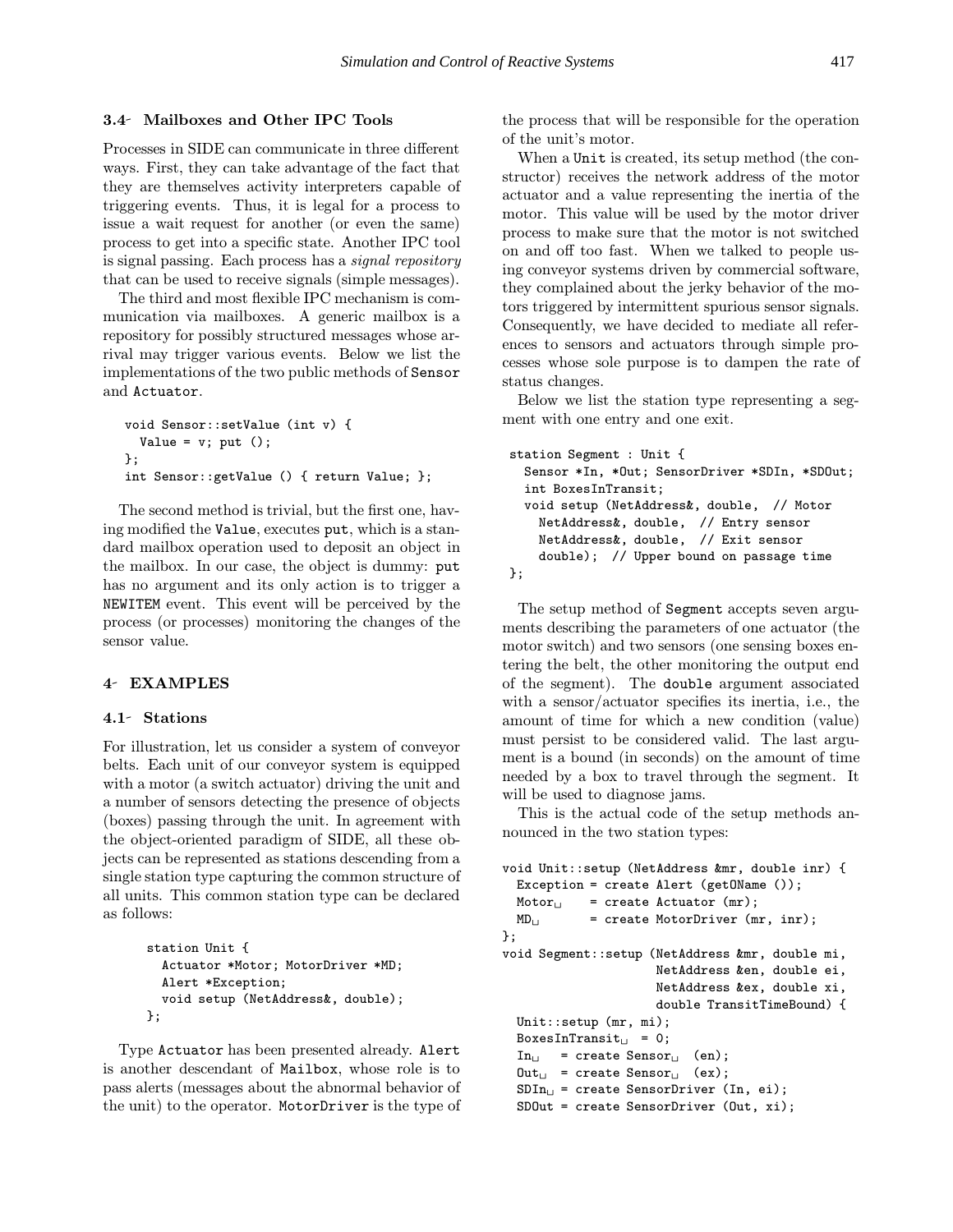```
create SegmentDriver (TransitTimeBound);
};
```
The setup methods create the needed components of the station, i.e., the mailboxes and processes. This is accomplished by operation create whose arguments are passed to the setup method of the created object.

Method getOName, invoked to produce the argument of Alert's setup method, returns a character string representing the name of the current object. This way, the alert will be tagged with the name of the segment, and the operator will be able to tell the source of the messages appearing on the screen. Objects in SIDE have several kinds of naming attributes that can be used to identify them for the purpose of displaying their status by DSD.

# 4.2 Processes

Let us start from the sensor driver process, which dampens the rate of changes in the sensor value, so that it is kept below the specified inertia. This process is declared as follows:

```
process SensorDriver (Unit) {
  Sensor *TheSensor; int LastValue;
  TIME Inertia, Resume;
  void setup (Sensor *s, double inertia) {
    LastValue = (The<mark>Sensor = s)->getValue;</mark>Inertia = (TIME) (Second * inertia);
  };
  states {StatusChange};
  perform;
};
```
The first line of the above declaration indicates that SensorDriver is a basic process type and that processes of this type will run at stations belonging to type Unit or its subtypes. The setup method sets TheSensor to point to the sensor driven by the process, converts the specified inertia to internal time units (ITUs) and initializes LastValue to the current (initial) value of the sensor. The process has only one state; its simple code method is listed below.

```
SensorDriver::perform {
  int NewValue;
  state StatusChange:
    if ((NewValue = TheSensor->getValue ())
                                 == LastValue) {
      TheSensor->wait (NEWITEM, StatusChange);
      sleep;
   }
   signal (LastValue = NewValue);
   Timer->wait (Inertia, StatusChange);
};
```
When the process wakes up (in its only state), it checks whether the current value of the sensor is the same as the previous value. If this happens to be the case, the process issues a wait request to the sensor (to perceive the change in its value) and puts itself to sleep. Otherwise it executes its own signal method, passing it the new value as the argument, and sleeps for Inertia time units before transiting back to StatusChange. This way, all changes in the sensor value will be ignored for Inertia ITUs after the last change was reported.

SensorDriver reports changes of the sensor value by sending a signal to itself. The signal repository of SensorDriver can be consulted by any process that wants to perceive the dampened status of the sensor. The same idea (but acting in the opposite direction) is used in MotorDriver.

Now we may have a look at the process actually driving the conveyor segment. Its type is declared as follows:

```
process SegmentDriver : Overrideable (Segment) {
  MotorDriver *MD; SensorDriver *SDIn, *SDOut;
  Alert *Exception; TIME OutTime, EETime;
  void setup (double);
  states {WtSensor, Input, Output, PcOverride};
  perform;
};
```
This type descends from Overrideable, which is a process subclass intended for processes whose actions can be overridden from outside (e.g., by the operator). Overrideable offers some standard tools that can be used for this purpose.

The setup method of SegmentDriver takes one double argument, which is the bound on the passage time through the segment. It is typical for a SIDE process to store in its attributes local copies of the relevant attributes of the station at which the process is run. We can see this in the following setup method of SegmentDriver:

```
void SegmentDriver::setup (double ttime) {
  Overrideable::setup (S->getOName ());
  MD_{\Box} = S->MD; SDIn_{\Box} = S->SDIn;
  SDOut = S->SDOut; Exception = S->Exception;
  EETime = (TIME) (Second * ttime);
};
```
Each "overrideable" process is linked to an override object that can be referenced by the operator to request an override action for the process. Overrides are not basic objects in SIDE, but they are implemented via mailboxes. The setup method of the Overrideable portion of SegmentDriver is invoked to tag the process's override object with an identifier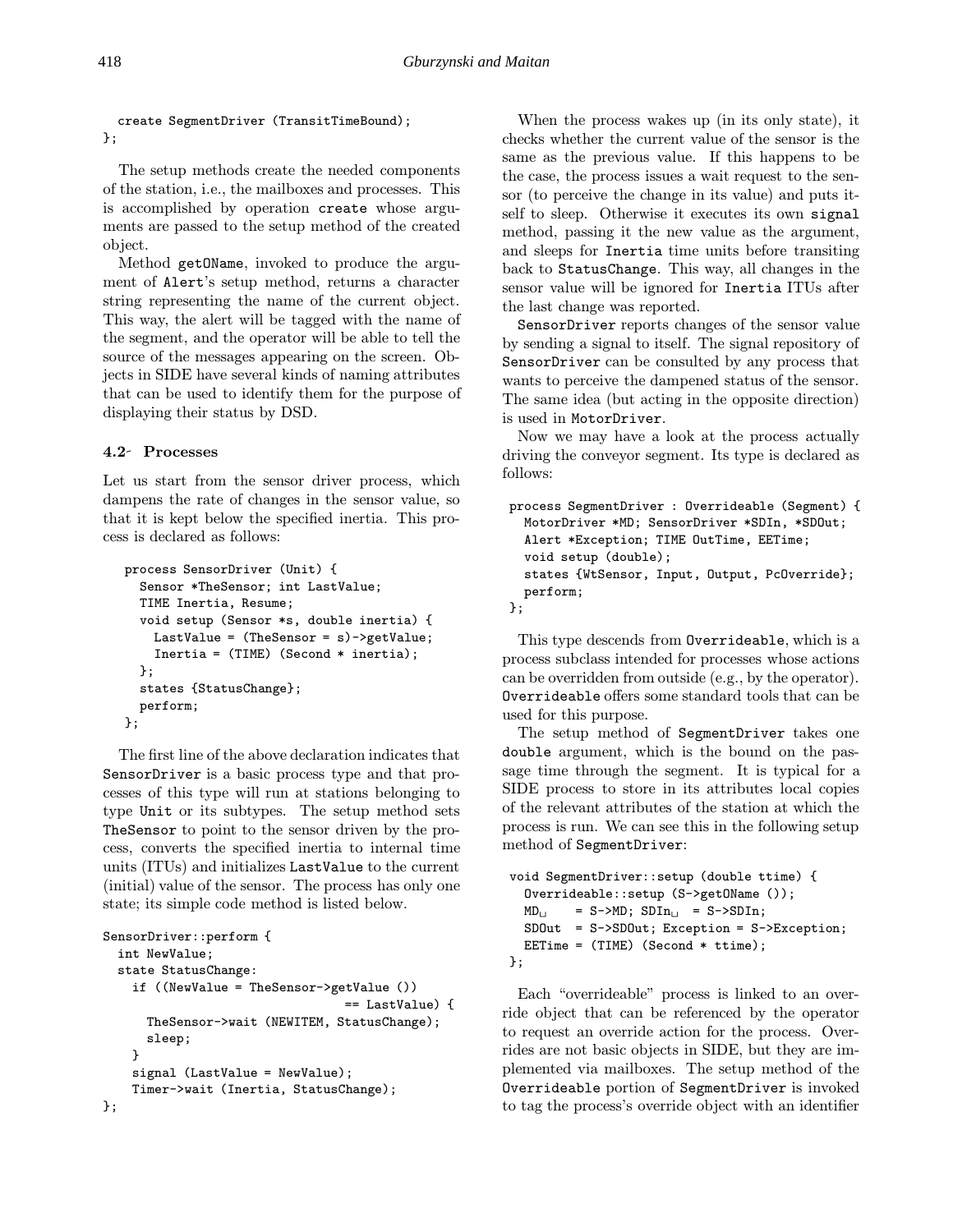(the name of the station at which the process is running), so that it can be easily located by the operator.

Now we are ready to look at the code method of SegmentDriver.

```
SegmentDriver::perform {
  TIME TIdle;
  state WtSensor:
   onOverride (PcOverride);
   SDIn->wait (SIGNAL, Input);
   SDOut->wait (SIGNAL, Output);
    if (S->Motor->getValue () == ON) {
      if ((TIdle = Time - OutTime) < EETime) {
        Timer->wait (EETime-TIdle, WtSensor);
      } else {
        MD->signal (OFF);
        Exception->notify ("Jam");
      }
   }
  state Input:
    if (TheSignal == ON) {
      MD->signal (ON); S->BoxesInTransit ++;
    }
   proceed WtSensor;
  state Output:
   OutTime = Time;
    if (TheSignal == 0FF) {
      if (S->BoxesInTransit) {
        if (--(S->BoxesInTransit) == 0)MD->signal (OFF);
      } else
        Exception->notify ("Unexpected box");
    }
   proceed WtSensor;
  state PcOverride:
   overrideAcknowledge ();
    switch (overrideAction ()) {
      case OVR_MOTOR_CNTRL:
        S->Motor->setValue (overrideValue ());
        onOverride (PcOverride);
        sleep;
      case OVR_SET_COUNT:
        S->BoxesInTransit = overrideValue ();
        OutTime = Time;
        onOverride (PcOverride);
        sleep;
      case OVR_RESUME:
      default:
        S->In->setValue (S->In->getValue ());
        S->Out->setValue (S->Out->getValue ());
        proceed WtSensor;
    }
};
```
The process starts in its first state; this is also the main state where the process awaits the sensor events. The first operation in state WtSensor is onOverride (defined in the Overrideable class), which declares the state to be assumed when an override action is forced by the operator. Then the process issues two wait requests addressed to the signal repositories of the two processes driving the entry and exit sensors. Whenever there is a change in the value of the entry sensor (dampened by the driver process), SegmentDriver will transit to state Input. Similarly, a change in the value of the exit sensor will force the process to state Output.

In state Input, the process checks whether the new value of the entry sensor is ON, which indicates the presence of a new box. If this is not the case, the signal is ignored and the process returns immediately to its initial state. Otherwise, the motor is switched on (this operation has no effect if the motor is already running), and the number of boxes perceived by the process to be in transit is incremented by one.

In state Output, a transition of the exit sensor from ON to OFF is interpreted as a departure of one box from the segment. The time of this event (the global variable Time tells the current time in ITUs) is recorded in OutTime. Then the number of boxes in transit is decremented by one, but not below zero. If this number is zero already, the event is inconsistent with the process's perception (there are no boxes in transit, so no boxes should be departing from the segment) and the case is reported to the operator. If the updated number of boxes in transit turns out to be zero, SegmentDriver stops the motor. It will be switched back on as soon as a box is perceived by the entry sensor.

The value of OutTime, i.e., the time when the last box departed from the segment, is used for jam detection. Each time SegmentDriver gets to its initial state, it checks the status of the motor, i.e., the value of the Motor actuator. If the motor has been continuously on for EETime units, and OutTime hasn't changed in the meantime, the process concludes that the last box got stuck somewhere on the belt. In such a case, the motor is stopped and the operator is notified about the problem.

State PcOverride is assumed when an explicit override action is requested by the operator. The standard protocol of responding to such an event requires the process to acknowledge the reception of the override request. Otherwise the request would remain pending, and it would keep triggering more override events until acknowledged. The process can learn about the specific action requested by the operator by calling two methods defined in Overrideable. Intentionally, overrideAction tells the type of operation to be performed (e.g., motor control, resume normal operation) and overrideValue specifies an optional parameter of the operation. We can see that